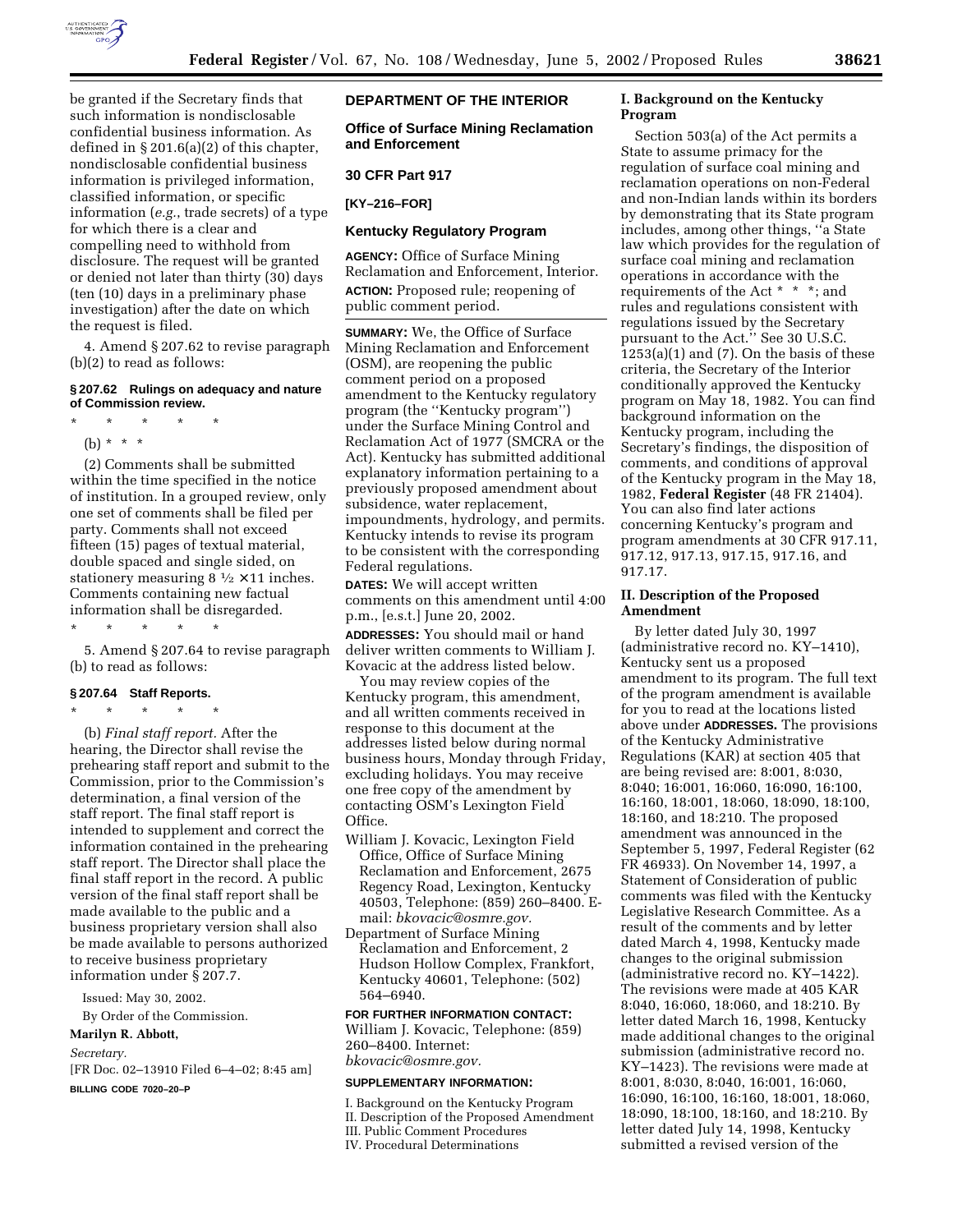proposed amendments (administrative record no. KY–1431). All the revisions, except for a portion of those submitted March 16, 1998, were announced in the August 26, 1998, Federal Register (63 FR 45430). The March 16, 1998, revisions not included in previous notices will be included in this document.

During our review of the amendment, we identified concerns relating to the provisions at 405 KAR 8:001, 8:030, 8:040, 16:001, 16:060, 16:090, 16:100, 16:160, 18:001, 18:060, 18:090, 18:100, 18:160, and 18:210. We notified Kentucky of the concerns by letter dated May 26, 2000 (administrative record no. KY–1479). Kentucky responded in a letter dated August 10, 2000, and submitted additional explanatory information (administrative record no. KY–1489).

#### *A. Response to Issue Letter*

1. Water Replacement and Subsidence Issues

a. Kentucky law and regulations do not use the term ''drinking, domestic, or residential'' and therefore do not define it. Our law and regulations for both surface and underground mines, and the federal law and regulations for surface mines only, refer to water supplies for ''domestic, agricultural, industrial, or other legitimate use,'' whereas the federal law and regulations for underground mines refers more narrowly to ''drinking, domestic, or residential'' water supplies. Our program is more inclusive and therefore more protective than the federal program.

The federal definition of ''replacement of water supply'' is not included in our program. The federal definition is largely a collection of substantive requirements. The Kentucky Legislative Research Commission's Informational Bulletin 118, Kentucky Administrative Regulations, June 1996, pp. 60–63, states that substantive requirements should not be placed in a definition. Therefore, the cabinet promulgated the provisions of the federal definition as substantive requirements in 405 KAR 16:060 Section 8 and 405 KAR 18:060 Section 12.

b. Our regulations use ''proximately'' because KRS 350.421(2) uses ''proximately resulting from the surface or underground coal mine.'' 30 U.S.C. 1307(b) uses ''proximately resulting from such surface coal mine operation,'' and 30 U.S.C. 1309(a)(2) uses ''resulting from underground coal mining operations.'' The definition of ''proximate cause'' is, in short, ''direct cause,'' which is not significantly different in practice from ''resulting from.'' We do not believe SMCRA or the federal regulations intend a different standard of causation for surface and underground mines.

The term ''proximate cause'' has been defined in Kentucky case law as follows:

Proximate cause is to be determined as a fact in view of the circumstances attending it. (Citation omitted.) It is that cause which naturally leads to, and which might have been expected to have produced, the result.

The connection of cause and effect must be established. And if a cause is remote, and only furnished the condition or occasion of the injury, it is not the proximate cause thereof. (Citation omitted.) The proximate cause is a cause which would probably, according to the experience of mankind, lead to the event which happened, and remote cause is a cause which would not, according to such experience, lead to such an event. *Stevens' Adm'r* v. *Watt,* Ky., 99 S.W.2d 753, 755, 266 Ky. 608 (1936)

c. The proposal that a notice of noncompliance be issued whenever the cabinet determines that the permittee has damaged a water supply was removed during the legislative review part of the promulgation process. The final regulation requires that the cabinet promptly notify the permittee of receipt of a complaint. After appropriate investigation, if the cabinet determines the permittee damaged the water supply it notifies the permittee of his obligation to replace the water supply and the timetables for replacement. The replacement timetables are not triggered by the mere receipt of a complaint by the permittee or the cabinet, nor are they triggered by the cabinet's initial notice to the permittee that a complaint has been received. The replacement timetables are triggered by the cabinet's notice to the permittee that water loss has occurred, that the permittee caused it, and that he has the obligation to replace the supply. It is simply unfair and unworkable for legally binding timetables for replacement, particularly the 48-hour emergency replacement of domestic water supplies, to begin running upon a mere complaint. There are many cases where alleged impacts to water supplies prove to be nonexistent or to be the result of factors such as drought or inadequate well systems.

With regard to the time period to be used as a basis for payment of increased operation and maintenance expenses, the ''predicted useful life of a water supply system'' is a concept expressed in the federal preamble, not in the federal regulations. Part (a) of the federal definition of ''replacement of water supply'' at 30 CFR 701.5 requires that the time basis is ''a period agreed to by the permittee and the water supply owner.'' Kentucky provides a standard of 20 years that prevails unless a different time period is agreed to by the permittee and water supply owner. It is a reasonable standard that we believe will generally provide a fair outcome to the injured property owner and will provide certainty to the permittee. Because we allow a time period agreed to by the permittee and water supply owner to override the 20-year period, we are completely consistent with the federal regulation. To require that ''remaining useful life'' of a water system be imposed as a rigid standard to be determined on a case by case basis would not only be inconsistent with the federal regulation itself, but also could bog down the enforcement process in wrangling over estimates of useful life that are necessarily subjective. Our 20-year provision is working well in practice.

d. ''Underground or surface source'' is used in KRS 350.421(b) for both surface and underground mines, and is used in 30 U.S.C.

717(b) for surface mines only. Presumably it has the same meaning in both federal and state law, and by including the universe of sources it plainly includes ''wells and springs.

e. Our identical counterpart to the 30 CFR 784.20(a)(3) requirement that the survey be provided to the property owner is at 405 KAR 18:210 Section  $1(4)(a)$ , not Section  $1(4)(b)$ . Further, we have procedural protections for the property owner at Section 1(4)(b) that the federal regulations do not have. Further still, the court struck down and OSM has suspended the 784.20(a)(3) requirement for presubsidence condition surveys of structures, so we are not now required to have any of these requirements in our program. Finally, we plan to delete the requirement for presubsidence surveys of structures. See issue 1(i) below.

f. In the previous version of this regulation (before detailed presubsidence surveys were required), which was approved by OSM, undermining sooner than 90 days after the initial notice required a second notice, and in no case could undermining take place sooner than 30 days after the second notice. In this regulation, any undermining sooner than 90 days after the initial notice requires a second notice, must be requested and justified by the permittee, and may be approved by the cabinet, only if the presubsidence survey has been completed (or access denied) and any dispute about the survey has been resolved. With the addition of these safeguards it is possible to allow the minimum time after the second notice to be shorter (as short as 10 days in rare circumstances), and to allow for a possible waiver of the 10-day minimum in writing by the property owner. As presently structured the regulation provides ample notice and opportunity for the property owner to become involved in the decision making about the adequacy of the subsidence control plan and about the adequacy of the presubsidence survey and thereby protect his property.

However, because we intend to delete the requirement for presubsidence surveys of structures, we also intend to amend 405 KAR 18:210 Section 2(2) to return to the previously approved time periods for permittee notice to surface owners. See issue 1(i) below.

g. Procedures for requesting confidentiality of submitted materials are set out in 405 KAR 8:010 Section 12. However, there are limits on what material may be kept confidential and we doubt that information critical to a subsidence control plan can reasonably be kept confidential under state law.

h. Extraction ratios and other information required in 30 CFR 817.121(g) are required in 405 KAR 18:210 Section 5(1), and Section 5(2) expressly states that Mines and Minerals maps will fulfill the requirements of this section if they include all the information required under Section 5(1).

i. In response to the suspension of the corresponding federal rules, we have filed with the Kentucky Legislative Research Commission a Notice of Intent to amend 405 KAR 18:210 to delete the requirement at Section 1(4) for presubsidence surveys of structures, and to delete the rebuttable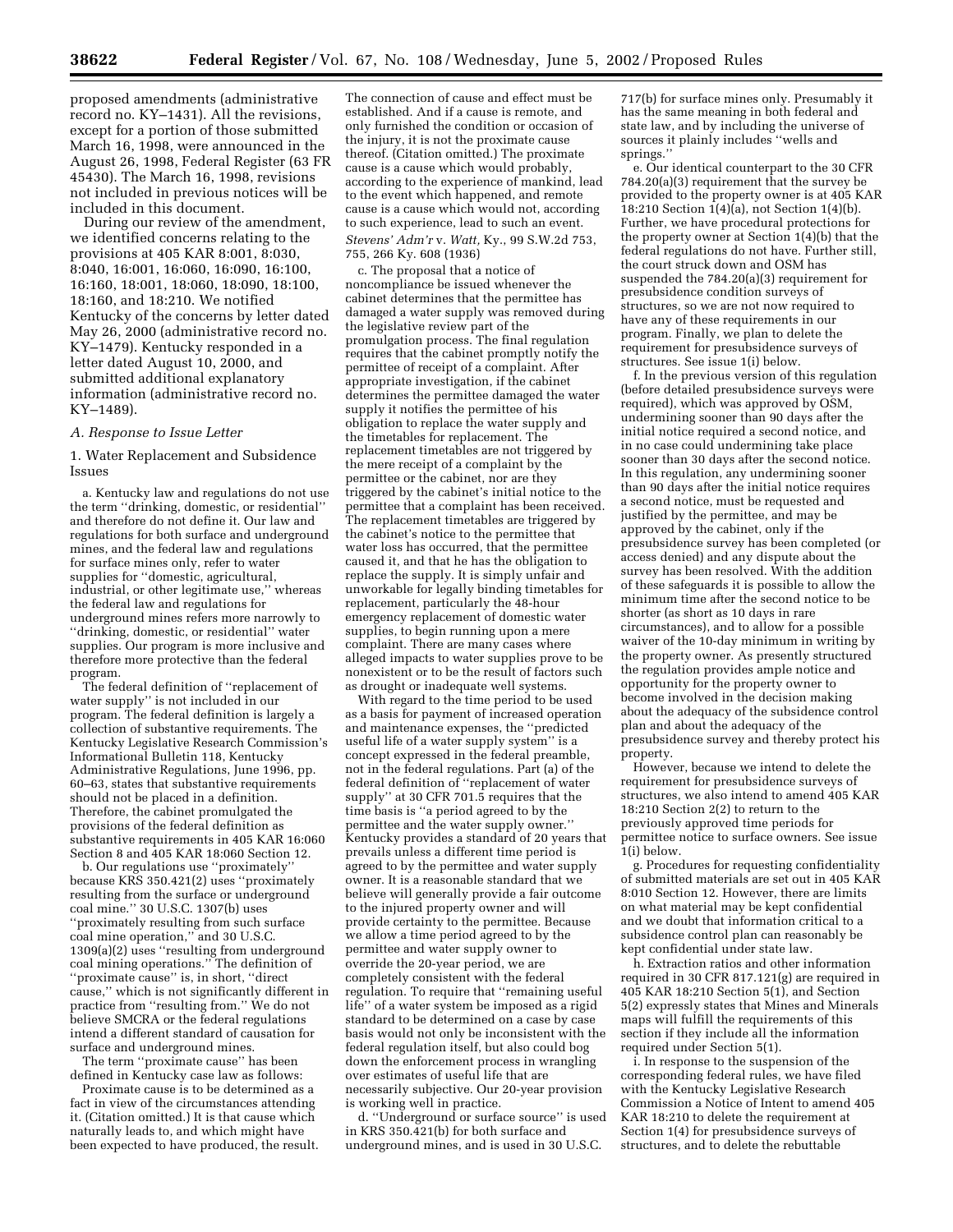presumption of causation of subsidence damage at Section 3(4). We also intend to amend Section 2(2), regarding the required time periods for permittee notice to surface owners prior to undermining, returning to the previously approved time periods.

j. The regulations at 405 KAR 16:060 Section 8(4)(c), 18:060 Section 12(4)(c), and 18:210 Section 3(5)(c) are consistent with the purpose of the federal regulations because the bond cannot be not released or returned until after the permittee has completed the water supply replacement or repair or compensation for subsidence damage that the bond is intended to guarantee.

The sole purpose of the additional bond is to insure that the cabinet will have the money to replace, repair or compensate if the permittee fails to do so. Under the federal regulations, if the permittee repairs or compensates for subsidence damage or replaces a water supply within 90 days (which can be extended up to one year under appropriate circumstances), the additional performance bond is not required. Thus the federal regulations implicitly recognize that there is no reason to require the additional bond unless there develops some reasonable likelihood that the regulatory authority will have to complete the replacement, repair or compensation. If a bond is posted and the permittee then satisfactorily completes the required replacement, repair or compensation there is no reasonable likelihood that the regulatory authority will have to do so, and thus there is no need for the regulatory authority to retain the additional bond amount. Since the cabinet's regulations require that the replacement, repair or compensation insured by the additional bond must have been completed before any release or return of bond, the cabinet believes its regulations are not inconsistent with the federal regulations.

#### 2. Impoundment Issues

k. The safety factors are provided in 405 KAR 16:100, Section 1(3).

l. 405 KAR 16:070 Section 1(2) requires other facilities, in addition to sedimentation ponds, to be installed, operated and maintained when necessary to insure that discharges meet effluent limitations. 405 KAR 16:070 Section 1(b) requires that the other treatment facilities be properly maintained and not be removed until no longer necessary to meet effluent limitations. 405 KAR 16:090 Section 3(2)(b) requires that other treatment facilities be used in conjunction with runoff storage volume to meet effluent limits. 30 CFR 816.46(d)(2) requires that other treatment facilities be designed in accordance with the applicable requirements of 816.46(c), but this is essentially meaningless since the requirements in 816.46(c) are design requirements for sedimentation ponds (detention time, dewatering devices, compaction, spillways, etc.). The federal regulation does not achieve any result that our regulation does not achieve.

m. The Kentucky regulations at 405 KAR 16:090/18:090 Section 4 are as effective as the federal regulations. The requirement that ponds be designed, maintained and operated to provide adequate detention time to meet effluent limits is in 405 KAR 16/18:100

Section 3(1). The requirement to use a nonclogging dewatering device is in Section 4. The purpose of the dewatering device is to remove inflow so that adequate detention time is maintained. To require that the nonclogging dewatering device must be adequate to maintain detention time to meet effluent limits would simply restate the purpose of the dewatering device. The language in 30 CFR 816/817.46(c)(1)(iii)(D) regarding detention time is redundant to the detention time requirement in 30 CFR 816/  $817.46(c)(1)(iii)(B)$ .

n. The requirements at subsections (11),  $(12)$ , and  $(13)(a)$  were deleted from 405 KAR 16/18:090 because they are provided in 405 KAR 16/18:100.

o. 405 KAR 8:030/8:040 Section 34(6) refers to Class B and C criteria under 405 KAR 7:040 Section 5 and 401 KAR 4:030 (administrative regulation of the cabinet's Division of Water regarding criteria for dams), whereas the federal regulation refers to Class B and C criteria in the USDA–SCS Technical Release No. 60 and incorporate TR–60 by reference.

The Class B and C criteria of the cabinet and those of TR–60 are virtually identical criteria, since the Division of Water's criteria were originally developed based upon the SCS criteria. Thus there is no need for the cabinet's regulations to refer to, or to incorporate by reference, TR–60.

p. Rainfall amounts for PMP events of duration longer than six hours are provided in the cabinet's Division of Water's (formerly Division of Water Resources) Engineering Memorandum No.2, ''Rainfall Frequency Values for Kentucky,'' April 30, 1971. The values are taken from the U.S. Weather Bureau's Technical Papers 40 and 49. Engineering Memorandum No. 2 is referenced in the Division of Water's Engineering Memorandum No. 5, ''Design Criteria for Dams & Associated Structures,'' February 1, 1975, which is referenced in 401 KAR 4:030 Section 3, which in turn is referenced by 405 KAR 16:100/18:100 and 405 KAR 16:160/18:160. Section C(V) (page C–3) of Engineering Memorandum No. 5 makes clear that the PMP to be used is the 6-hour PMP unless the drainage area in question has a time of concentration greater than six hours.

q. The exemption from engineering inspections for certain impoundments without embankments at Section 1(9)(c) is extremely limited. The exemption is not available for impoundments that are sedimentation ponds, coal mine waste impoundments, or are otherwise intended to facilitate active mining. The engineering inspections required by Section 1(9) are intended for impoundments with embankment structures that could fail, and are intended to reveal any signs of instability, structural weakness or other hazardous conditions. The exempted impoundments are holes in the ground. They do not have embankment structures that could fail. They physically cannot present safety hazards or other environmental concerns that warrant the routine, detailed inspections by experienced registered professional engineers or other specialists. Even so, the exemption includes provisions that allow the cabinet to

require the inspections on a case by case basis if needed. It would be useless to require the permittee to attempt some kind of demonstration of the obvious, beyond the information normally included in the permit application.

The operator inspections required by Section 1(10) are intended for impoundments with embankment structures that could fail, but which are not Class B or C structures, and are not large enough to be subject to inspection under MSHA rules at 30 CFR 77.216. The required inspections are intended to reveal any signs of structural weakness or other hazardous conditions. The exemption at Section 1(10)(b) from quarterly inspections is only for small nonhazardous impoundments without embankment structures. The exempted impoundments are holes in the ground, so they do not have embankment structures that could fail. They physically cannot develop the hazardous conditions the inspections are intended to protect against, so the inspections are unnecessary for this class of structures. Again, it would be useless to require the permittee to attempt some kind of demonstration of the obvious, beyond the information normally included in the permit application, in order to qualify for the exemption.

r. 405 KAR 16:160/18:160 Section 3(1)(a) expressly mentions the 6-hour PMP. The 90 percent design requirement is in 405 KAR 16:160/18:160 Section 3(3). The 90 percent removal requirement is in 405 KAR 16:160/ 18:160 Section 4.

s. It is not necessary to reference the Minimum Emergency Spillway Hydrologic Criteria table in TR–60. The federal and Kentucky regulations achieve the same design precipitation values for the freeboard hydrograph criteria.

3. Other Issues

t. The definition of ''historically used for cropland'' cannot be read to decrease the acreage of prime farmland.

OSM is concerned that paragraph (c) of our definition (pertaining to the consideration of additional years of cropland history for lands that have not been used as cropland for any five of the ten years immediately preceding acquisition or application) differs from the federal definition in that does not contain the phrase ''in which case the regulations for prime farmland may be applied to include more years of cropland history only to increase the prime farmland acreage to be preserved.'' The phrase in question is completely superfluous. The only possible use of paragraph (c) is to allow the cabinet to include additional lands as ''historically used for cropland.'' If lands meet the ''any five of ten years'' criteria of paragraphs (a) or (b) they are necessarily ''historically used for cropland.'' Paragraph (c) allows the cabinet to look beyond the ten years to see if land should clearly be considered cropland even though it fails to meet the ''five of ten'' test in paragraphs (a) and (b). Paragraph (c) cannot by any stretch of the imagination be read to say that, because of non-crop use beyond the ten-year period, land should not be considered cropland even though it meets the ''any five of ten'' test under paragraphs (a) or (b).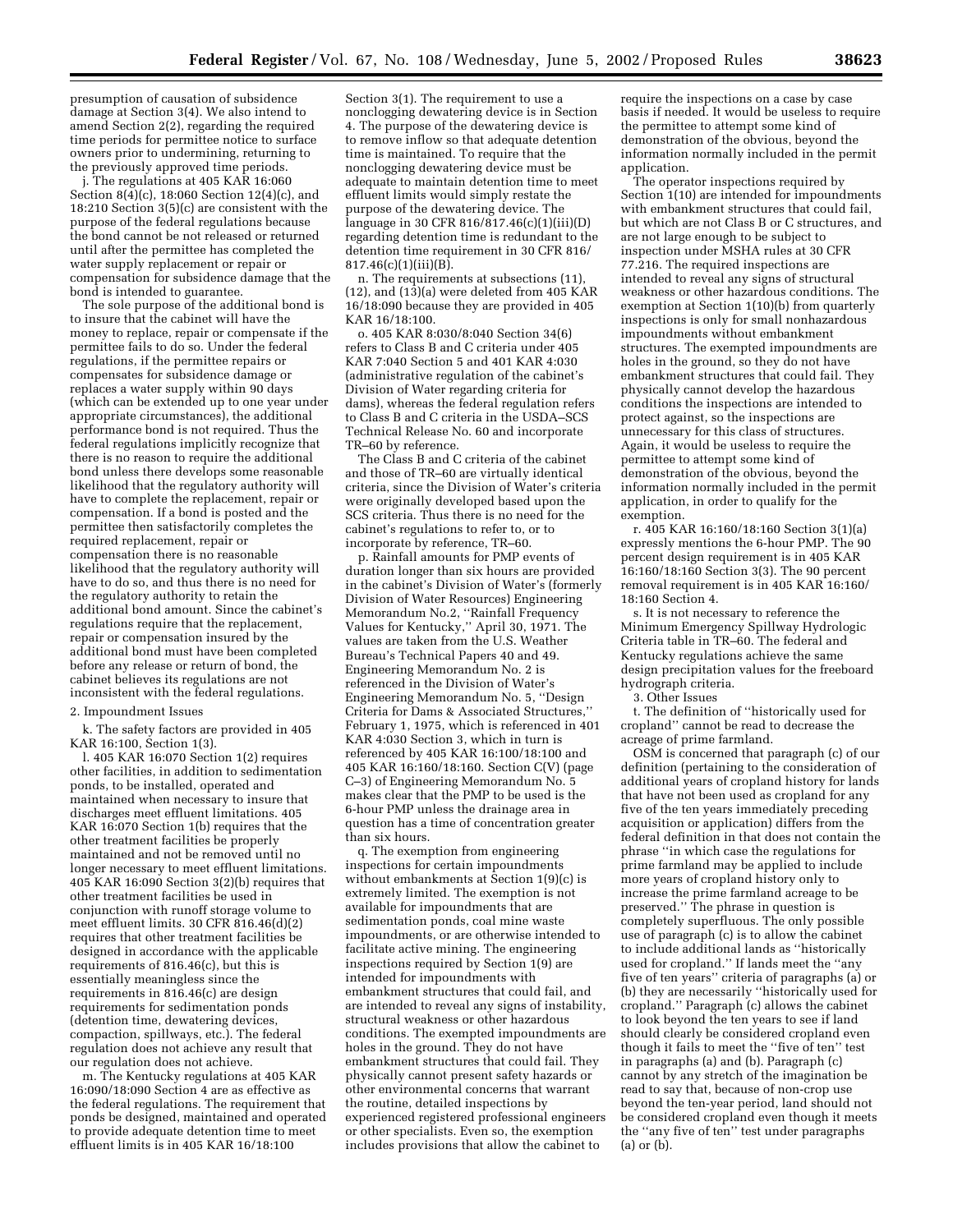Paragraphs (a) and (b) of our definition include land as ''historically used for cropland'' if it was, or likely would have been, used as cropland for any five of the ten years immediately preceding either the application or acquisition. Our definition on its face is at least as inclusive as the federal definition, which speaks only to acquisition.

u. In all recent promulgations we have been deleting the phrase ''but not limited to'' after the word ''including.'' Legal staff of the Kentucky Legislative Research Commission's Administrative Regulation Review Subcommittee have insisted that this vague and open-ended language is inconsistent with KRS 13A. We believe that deletion of the term ''but not limited to'' significantly restricts our discretion, but does not necessarily eliminate it.

v. There is nothing in the statutes giving us the authority to adjudicate property title disputes in the first place. With or without the language in question, we cannot adjudicate property title disputes. The federal regulation says it does not intend to give the regulatory authority the authority to adjudicate property rights disputes.

w. You point out that 405 KAR 8:030 Section 12 refers to the 14th edition of *Standard Methods for the Examination of Water and Wastewater*, whereas 30 CFR 780.21(a) refers to the 15th edition. You do not state whether there are substantive differences between the two editions regarding the specific parameters for which sampling is required of coal mining applicants and permittees.

Reference to an earlier edition is not in itself a deficiency. Further, we note that the 20th edition appeared in 1998.

x. We could not find an official list of noxious plants for the state of Kentucky. In the absence of a list that we could place in the regulation or incorporate by reference, we deleted the definition. If there is no state list, there is no need for the definition. The federal regulation does not require that there be an official state list.

y. 30 CFR 816.41(f) requires ''identifying and burying and/or treating, when necessary, materials which may . . .'' The use of ''or'' and ''when necessary'' indicates that the federal regulation does not require ''all three actions in all cases.'' We removed the phrase "and/or" from 405 KAR 16:060 Section 4(1) because it is one of several phrases prohibited by KRS 13A.222(4)(k). Our regulation requires ''identifying, burying, and treating, in accordance with 405 KAR 16:190, Section 3, materials which may . . .'' 405 KAR 16:190 Section 3 prescribes the appropriate cover, and treatment as necessary.

The impoundment issues at 405 KAR 16:090 and 18:090, and at other sections as appropriate, will be addressed in a separate **Federal Register** notice (KY– 228–FOR). Likewise, the subsidence issues at 405 KAR 18:210 will be addressed in a separate **Federal Register** notice (KY–229–FOR).

#### *B. March 16, 1998, Revisions*

Editorial and organizational changes are not included in this notice. Only

those substantive changes not addressed in previous proposed rules relating to this amendment appear here.

1. 405 KAR 8:001/16:001/18:001 revision of the definition of ''Sedimentation Pond'' to mean ''a primary sediment control structure: (a) designed, constructed, or maintained pursuant to 405 KAR 16:090 or 405 KAR 18:090; (b) that may include a barrier, dam, or excavated depression to: 1. slow water runoff; and 2. allow suspended solids to settle out; and (c) that shalt not include secondary sedimentation control structures, including a straw dike, riprap, check dam, mulch, dugout, or other measure that reduces overland flow velocity, reduces runoff volume, or trap sediment, to the extent that the secondary sedimentation structure drains into a sedimentation pond.

2. 405 KAR 8:030—sections 34(3) and (5) require that ''the following be submitted to the cabinet after approval by the Mine Safety and Health Admininistration (MSHA): 1. a copy of the final approved design plans for impounding structures; 2. a copy of all correspondence with MSHA; 3. a copy of technical support documents requested by MSHA; 4. a notarized statement by the applicant that the copy submitted to the cabinet is a complete and correct copy of the final plan approved by MSHA. These requirements are necessary to minimize duplication of technical review by MSHA and the cabinet, and to minimize conflicts that may arise from duplication of review.''

3. 405 KAR 16:001/18:001—deletion of the definition of ''Noxious Plants'' at section 1(98).

4. 405 KAR 16:001/18:001—revision of the definition of ''Surface Blasting Operation'' to mean ''(a) the on-site storage, transportation, and use of explosives in association with: 1. a coal exploration operation; 2. surface mining activities; or 3. a surface disturbance of underground mining activities; and (b) includes the following activities: 1. design of an individual blast; 2. implementation of a blast design; 3. initiation of a blast; 4. monitoring of an airblast and ground vibration; and 5. use of access control, warning, and all-clear signals, and similar protective measures.

5. 405 KAR 18:001—revision of the definition of ''Material Damage'' to delete reference to 405 KAR 8:040 Section 26.

6. 405 KAR 16:160/18:160—revision of maximum water elevation determination at section 3(1)(c).

## **III. Public Comment Procedures.**

Under the provisions of 30 CFR 732.17(h), we are seeking your

comments on whether the amendment satisfies the applicable program approval criteria of 30 CFR 732.15. If we approve the amendment, it will become part of the State program. However, we are not requesting comments on Issues 1(e), (f), and (i). These issues pertain to 405 KAR 18:210 Sections 1(4), 2(2), and 3(4). Subsequent to the submission of Kentucky's August 10, 2000, response (administrative record no. KY–1489), Kentucky by letter dated January 25, 2001, submitted changes to 405 KAR 18:210 Sections 1(4), 2(2), and 3(4) (administrative record no. KY–1502). Since the language of these three subsections changed, the 2001 regulatory changes have superseded Kentucky's earlier response. We have sought public comments on these three amended sections on March 5, 2001 (66 FR 13275) and August 15, 2001 (66 FR 42815). Accordingly, 405 KAR 18:210 Sections  $1(4)$ ,  $2(2)$ , and  $3(4)$  will be addressed in a separate final **Federal Register** notice (KY–229–FOR).

#### *Written Comments*

Send your written or electronic comments to OSM at the address given above. Your written comments should be specific, pertain only to the issues proposed in this rulemaking, and include explanations in support of your recommendations. We will not consider or respond to your comments when developing the final rule if they are received after the close of the comment period see **DATES**. We will make every attempt to log all the comments into the administrative record, but comments delivered to an address other than the Lexington Field Office may not be logged in.

#### *Electronic Comments*

Please submit Internet comments as an ASCII file avoiding the use of special characters and any form of encryption. Please also include ''Attn: SPATS No. [KY–216–FOR] and your name and return address in your Internet message. If you do not receive a confirmation that we have received your Internet message, contact the Lexington Field Office at (859) 260–8400.

## *Availability of Comments*

We will make comments, including names and addresses of respondents, available for public review during normal business hours. We will not consider anonymous comments. If individual respondents request confidentiality, we will honor their request to the extent allowable by law. Individual respondents who wish to withhold their name or address from public review, except for the city or